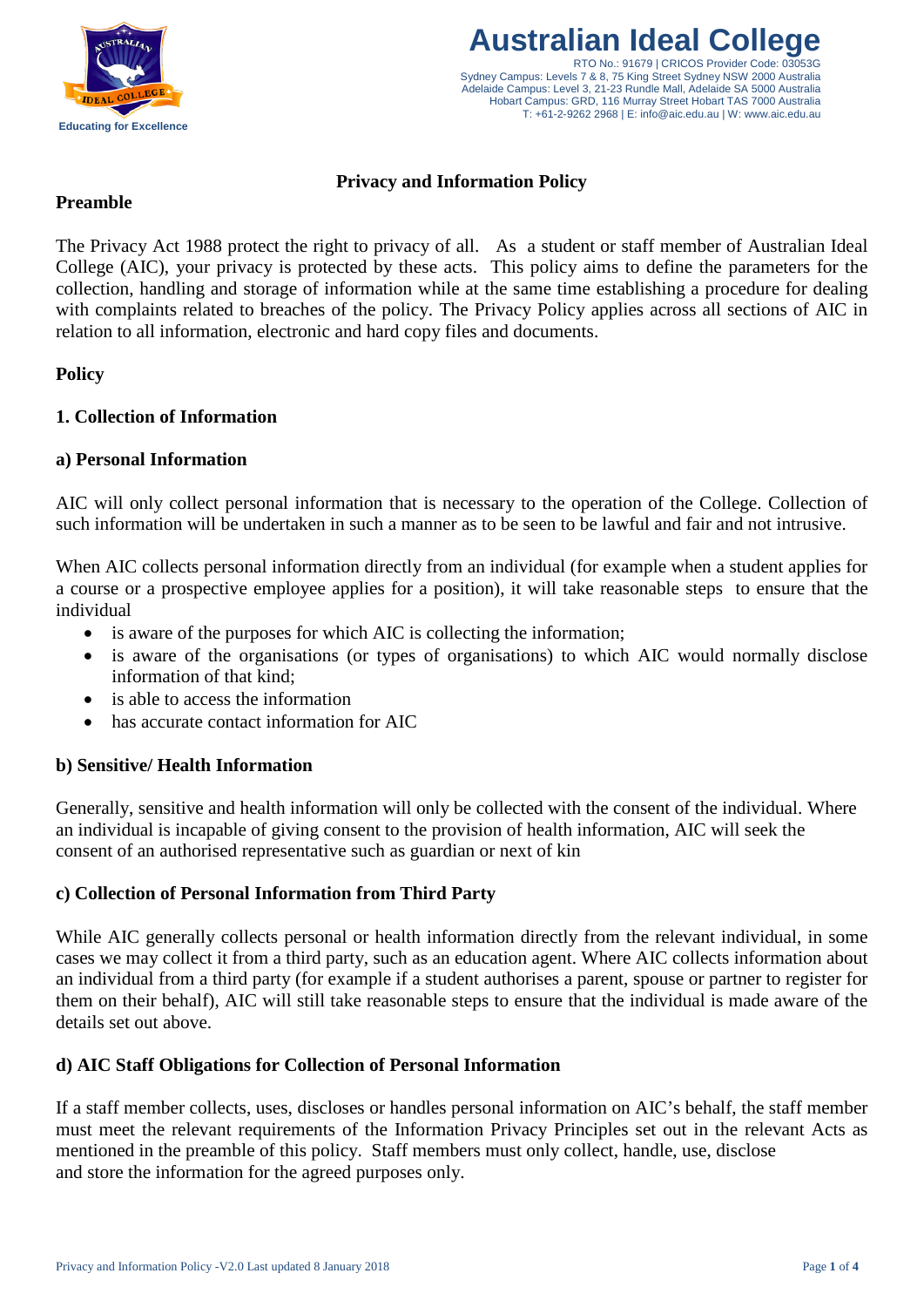# **2. Types of information collected**

AIC collects personal information from staff, students, and prospective students, past students, education agents and external contractors. Personal information that AIC collects includes:

- Names
- Student Identification Numbers
- Addresses
- Emergency Contacts
- Photographic Identification (for student ID cards)
- Health Information (Health Information is only collected with individual consent for the purpose of counseling, to ensure student needs are being met under the Access and Equity policy, in order to refer students to appropriate medical practitioners and to confirm reasons for absences in line with Department of Home Affairs (DHA) attendance requirements for students on Student Visas. AIC will only collect health information where is it necessary to do so, and will not use the information other than for the purpose that it is provided, without authorization from the individual concerned.

# **3. Notification related to privacy and information**

When AIC collects personal information, health information or sensitive information, it will ensure that individual is properly notified of the following:

- why information is being collected about them;
- who else the information may be provided to:
- other relevant matters.
- The Privacy Statement will be published in the following:
	- $\triangleright$  Student Handbook
		- $\triangleright$  Student Enrolment form
		- $\triangleright$  AIC websites

#### **4. Use of Information**

a) Purpose of Collection The main functions of AIC are to provide teaching and student services, together with ancillary services, which may support students and staff in their study or work at AIC. Some information needs to be collected by AIC, as the government requires the information for official purposes.

Information is collected for:-

- Enrolment in AIC Courses
- Provision of access to AIC facilities
- Maintenance of Student Records and Results
- Communication with previous, current and prospective students in relation to AIC Activities
- Participation in Research
- Maintenance of Records of External Parties including government departments
- Other reasons directly related to the activities of AIC

b) Disclosure of Personal Information

AIC will only disclose personal information that it collects to staff (including our agents) that require access to undertake AIC activities. This will generally be the primary purpose of the collection of the personal information.

AIC will not disclose personal information to other third parties without the consent of the individual, except where the disclosure is authorised under privacy laws.

#### **5. Currency of information**

AIC will take all reasonable steps to ensure the personal information collected, used or disclosed is accurate, complete and up-to-date. This may require students and staff to correct the information from time to time. Currency of student address information is a requirement of DHA and students are required to ensure that the College has accurate information in relation to this.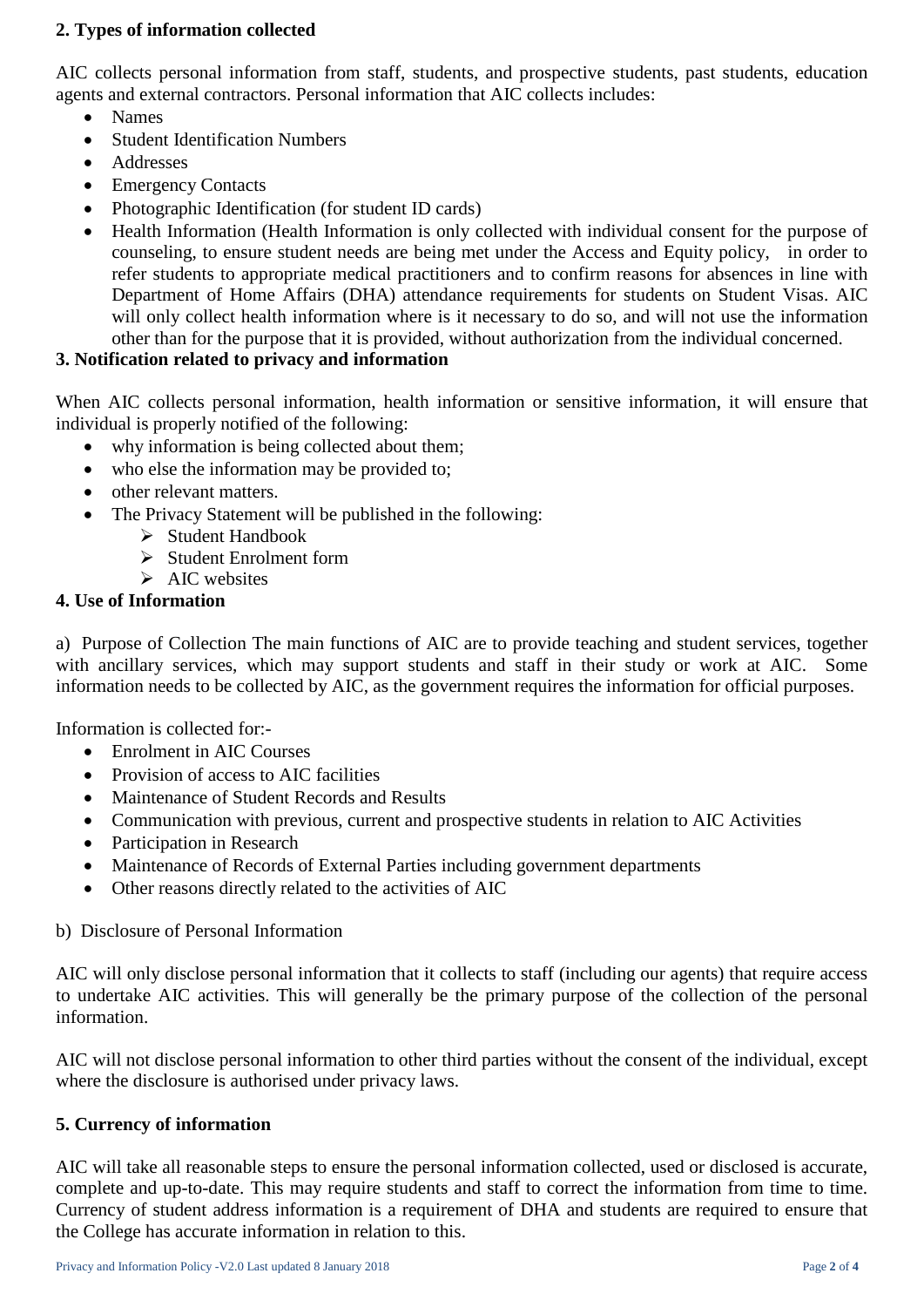# **6. Security of information**

AIC will take all reasonable steps to protect the personal information held from misuse and loss and from unauthorised access, modification or disclosure. This will include ensuring that all electronic systems are protected through electronic passwords, and departments that hold hard-copy files not stored in the Administration Section are secure. AIC will also ensure that electronic back-up copies are safely secured.

#### **7. Government Identification numbers**

AIC student identification numbers will not be the same as those allocated by government departments such as the Department of Education. Nor will AIC disclose such numbers to a third party except to the extent permitted by the Privacy Laws.

AIC will only assign identification numbers to individuals if the assignment of identifiers is reasonably necessary to enable it to carry out its functions efficiently. For example, both staff and student identification numbers are necessary to enable AIC to carry out its functions.

#### **8. Removal/ Destruction of Information**

While all records will be securely stored until no longer needed, AIC will take reasonable steps to destroy or permanently de-identify personal information if it is no longer needed for any purpose for which information was provided. Personal information will only be removed/ destroyed by secure means.

# **9. Provision of Information to external parties**

In the event that it is necessary to transfer information to an external organisation or party AIC will only transfer personal information if the external party has similar procedures in relation to the collection, storage, use and disclosure of personal or sensitive information where:

- an individual provides consent to the transfer of information
- the transfer of information is for the benefit of the individual

Where AIC transfers any personal or sensitive information to a third party, including interstate or overseas campuses or offices, it will ensure that AIC's privacy obligations travel with the personal information.

#### **10. Transfer of Health Information to a Health Service Provider**

AIC's Counseling Service will only transfer information to Health Service Providers where:

- Requested by the individual, or
- Requested by a Health Service Provider that is authorised by the individual

#### **Implementation**

#### **1. Access to Personal Information**

AIC will provide access to personal information under:

- Freedom of Information legislation
- Legislative Obligations
- Individual Consent Arrangements

#### **a) Staff Access to Personal Information (student and staff)**

• Staff will only be provided with access to such personal information as is necessary to carry out their responsibilities.